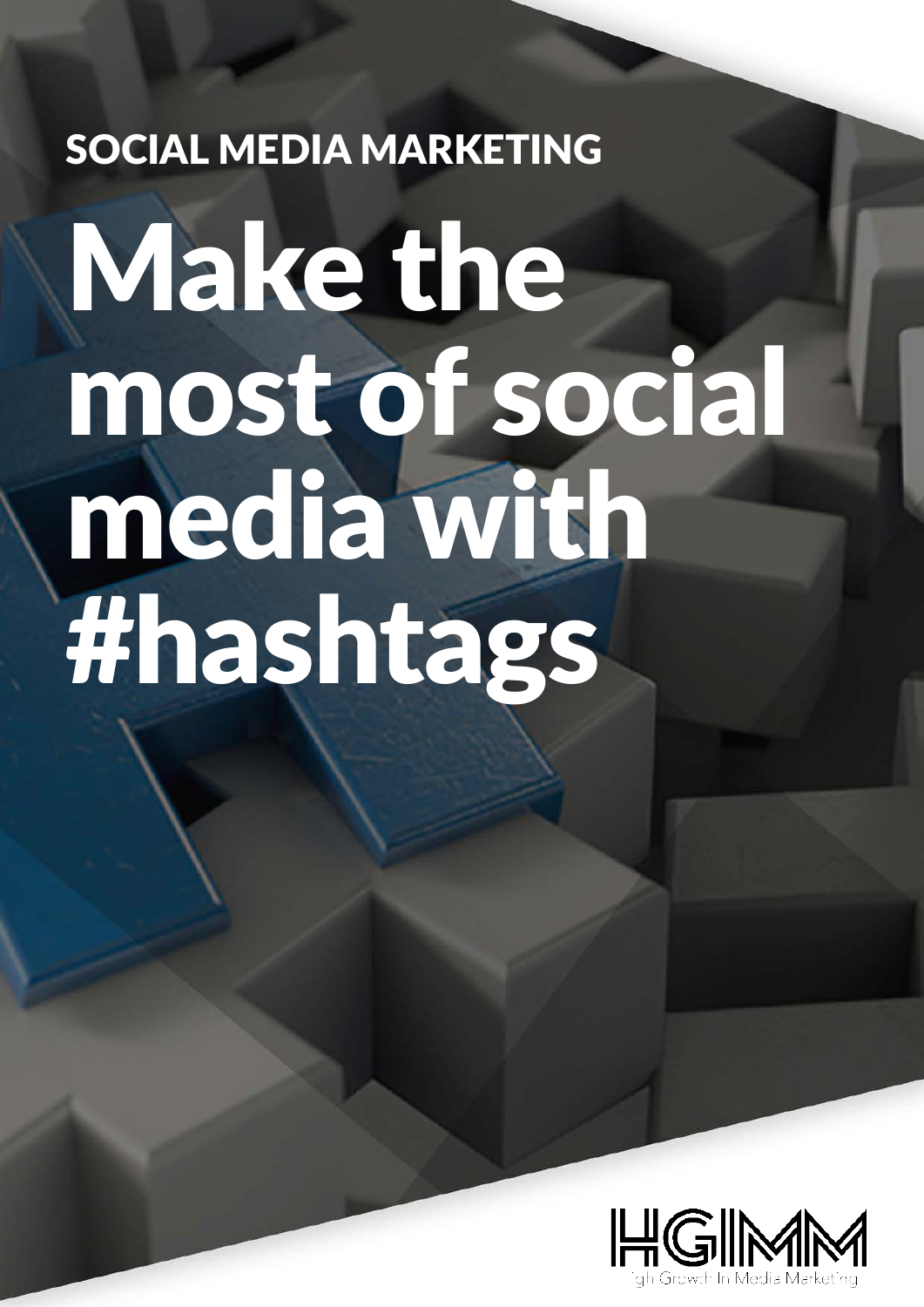# What are hashtags?

**A hashtag is a word or even a phrase that begins with a hash sign (#). It's used on social sites, like Twitter, allowing messages to be identified as discussing a certain topic.**

Many social platforms automatically **Acts CO Note** highlight all hashtags, allowing users to click on them and be given a feed of public content that includes the tag. This allows searches for similar content online and offers an easy way to join the conversation about a topic.

The hashtag is likely the most popular means of grouping content on social media. While supported by many platforms the hashtag is most widely used and has great effectiveness on Twitter.

## **Why should I use hashtags?**

The hashtag has become a way to show your tweet is specifically about #something instead of just a post where "something" is mentioned in passing. They are a great way to learn about #something or to start a conversation around an event or topic!

> *Multiple studies have shown that using hashtags in a tweet boosts both impressions and engagements.*

If used in the right way they can be an important part of your social marketing strategy, allowing you to reach beyond your followers to find people that share interests or that are looking for your services.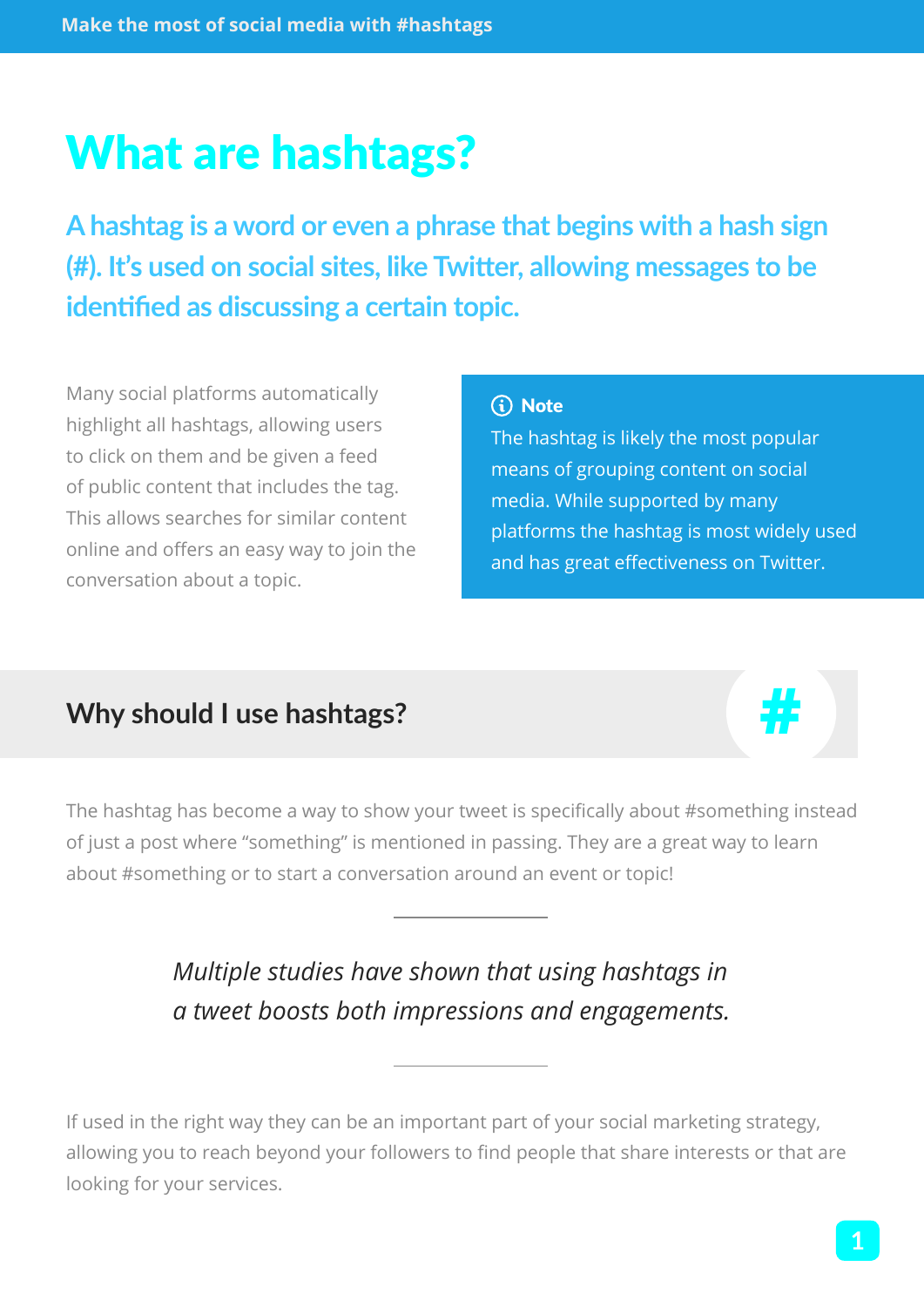### Are you making the most of hashtags?

#### **Are you making the most of hashtags to increase your social media exposure?**

Hashtags can be one of the most powerful ways to take part in the wider digital community on social media.

# *The increase in engagements on tweets with hashtags has been measured to be between +50% and +100%.*

(This statistic covers all posts with tags, even bad ones. You could do even better with the right tags!) Knowing how to use hashtags is a powerful tool in your arsenal on the road to success on social media.

#### (i) Note

Using the right tags helps you to make a great impression on a wide social media audience and they are a great way to share good content to make that all important right impression. Hashtags act as a multiplier of your work.

Hashtags have become so influential that they are almost everywhere these days. Not just exclusively online, you can even see them on billboards and TV ads. Brands use them as a powerful tool to get people talking and can be a great accompaniment to a marketing campaign.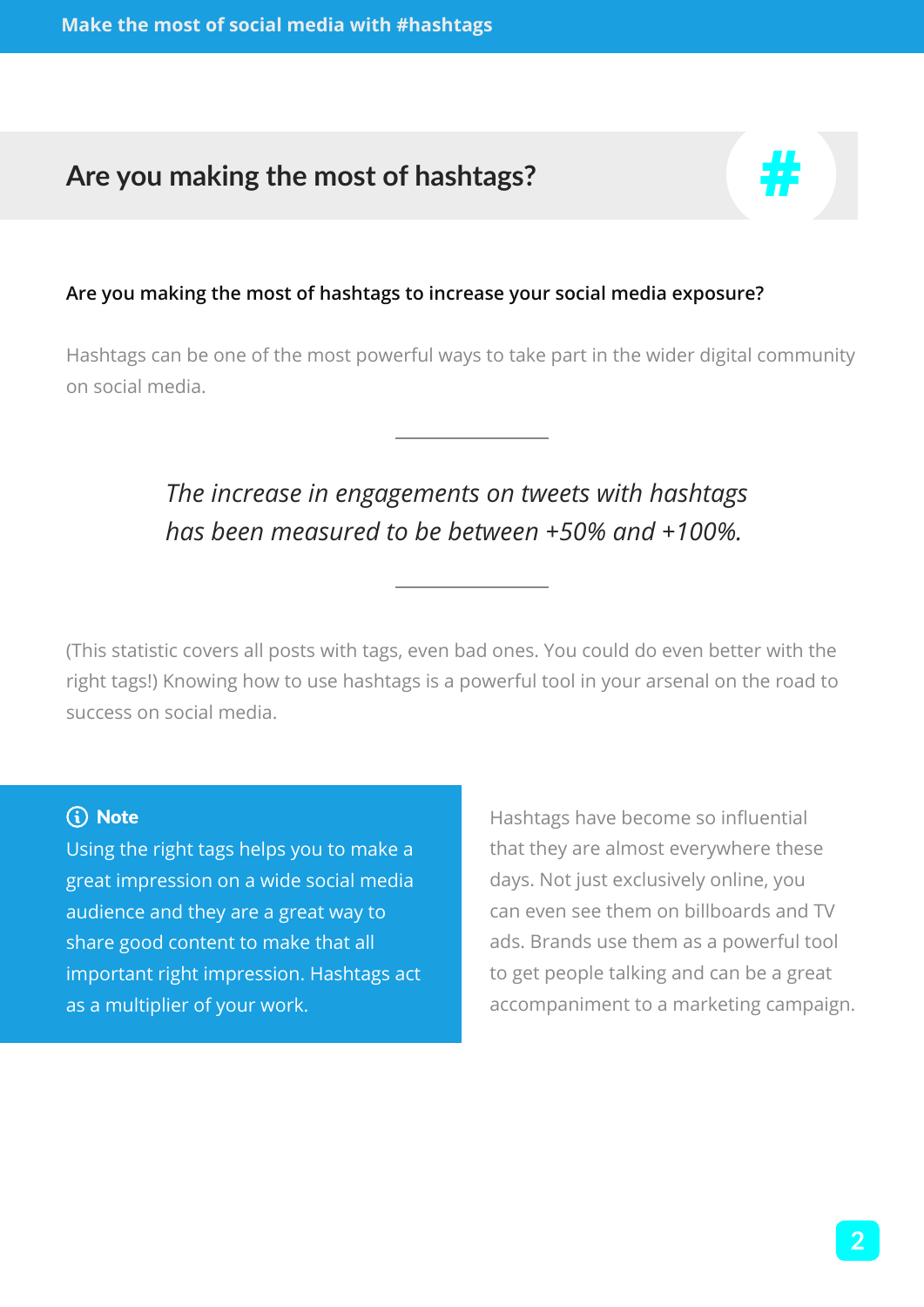**Make the most of social media with #hashtags**

# **How to write a hashtag**

**Hashtags must start with a hash sign (#), cannot contain any punctuation, and cannot be made up of just numbers.**

Hashtags on Twitter ignore capitals so #TOPIC is the same as #topic.

With this in mind, you can make multiple word tags more readable by starting each word with a capital.

E.g. #welovesocial = #WeLoveSocial

Doing this will help to avoid misinterpretation and unfortunate hashtag mishaps.

# **Examples of valid hashtags**

**#Twitter #GetSocial #SocialMedia** **#WeLoveSocial**

**#summertime**

**#firstTweet**

# **Examples of invalid hashtags**

**# hash tag #1997 #children'sbook** **# We Love Social # summer time #first Tweet**



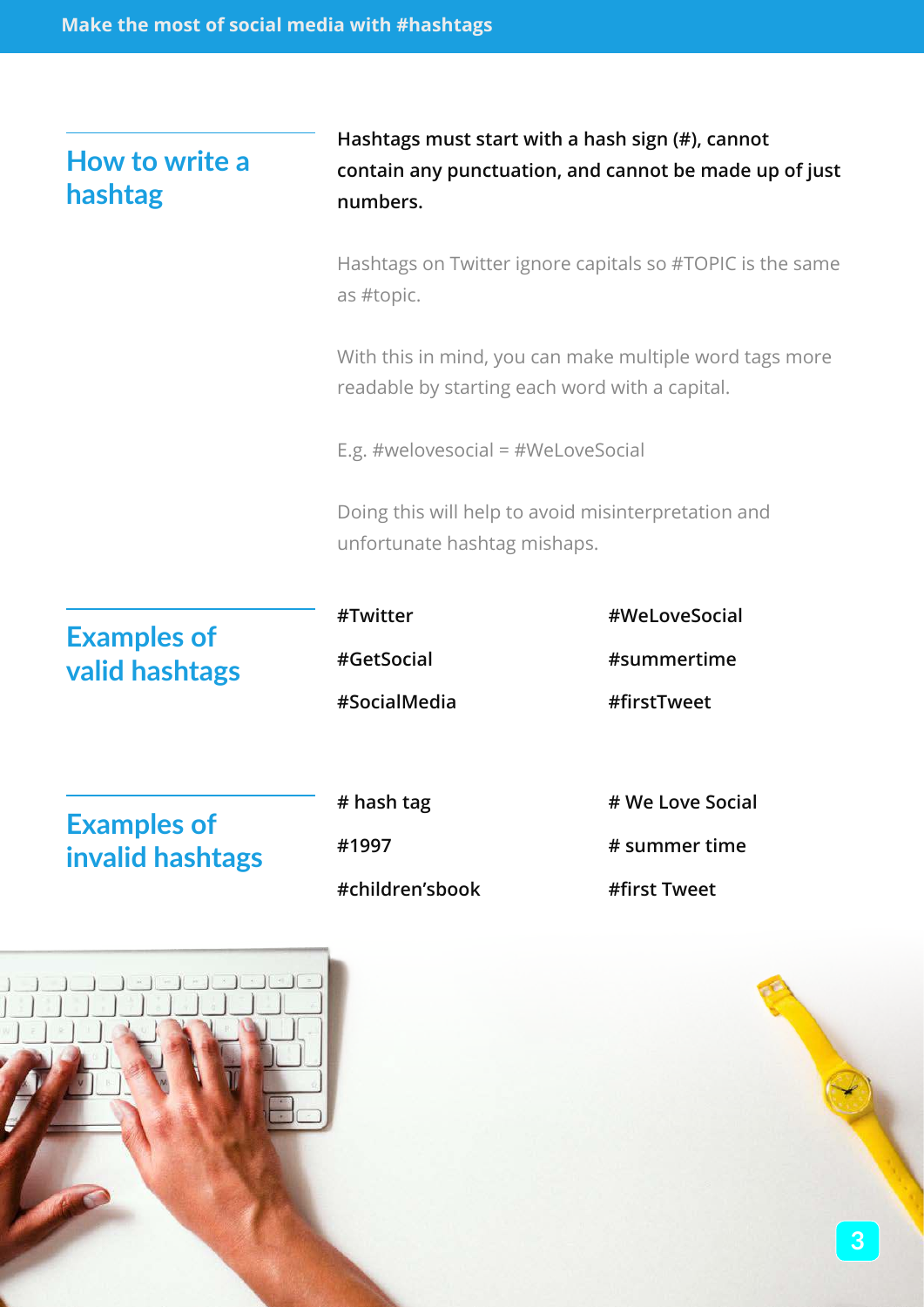## **The hashtag tool**

Anybody can use any hashtag they want in their posts, that's why it's vital to ensure you research a tag before using it to make sure it fits your message and your goal.

Luckily the dashboard makes it easy for you.

**There's a handy tool built right into the dashboard to make the most of hashtags.** 

**You can find it at the top right of the composer when creating a message.**

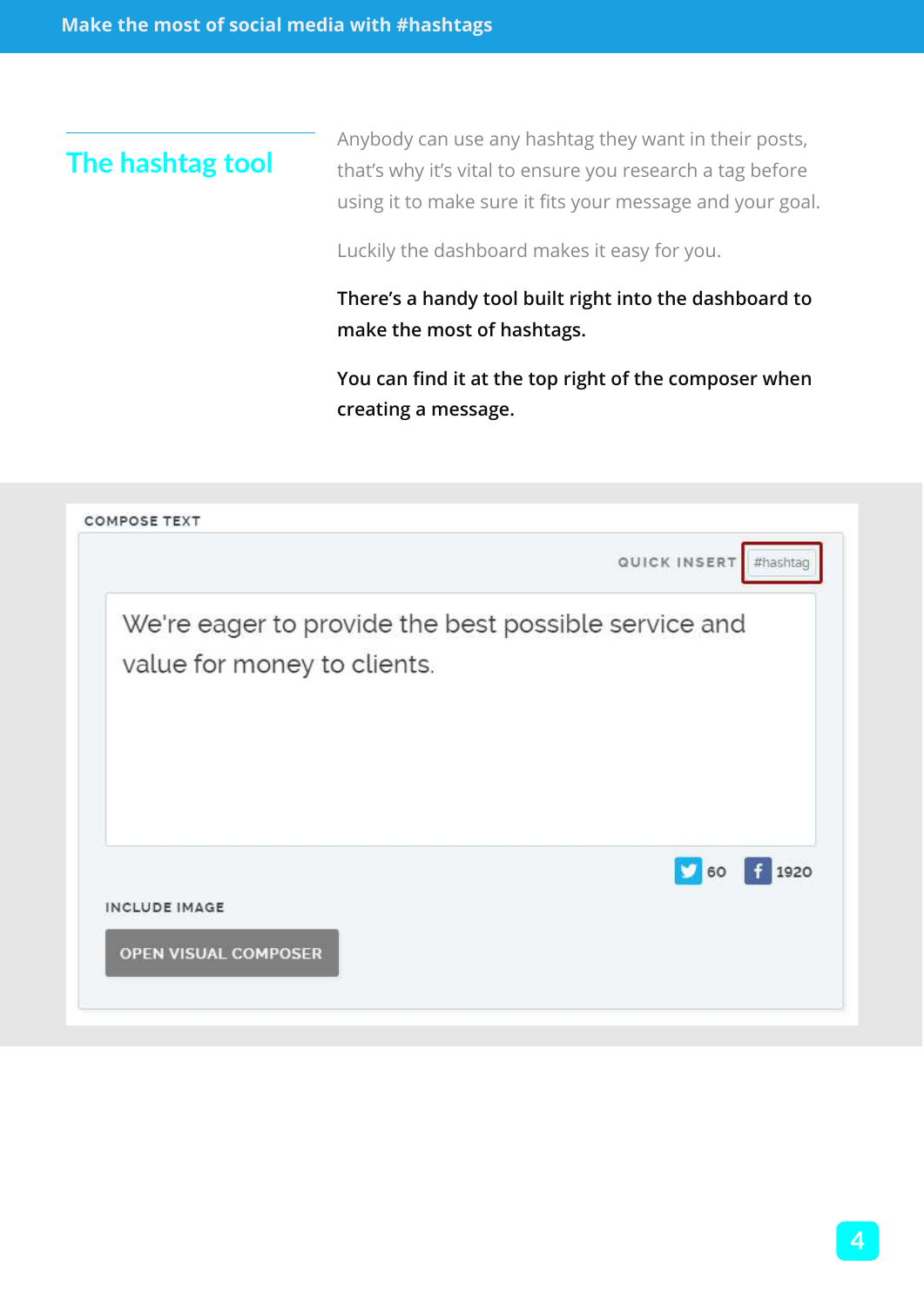# **Using the hashtag tool**

When clicked a simple dropdown appears allowing you to see recent hashtags *(fig. 1)* and your top 5 *(fig. 2),* making it easy to use great hashtags that have worked for you before.

The tool also features a search that allows you to find and analyse those tags that would be perfect for your posts.



# **The tool takes the hard work out of hashtag research**

When searching *(fig. 3)*, the results display a list of similar tags with a simple visual key to help you find those phrases that help you to get noticed. The search tool will help you to find the best hashtags that have a balance of popularity and engagement.

**Green and blue phrases** best help you to increase your impressions and interactions, with green having the quickest effect.

**Red phrases** could be very popular but have hundreds of thousands of messages posted daily, so your message is easily drowned out within minutes or even seconds leading to a low level of engagement.

**Grey phrases** will be those that are too obscure or unpopular and in a vast majority of cases should be avoided.